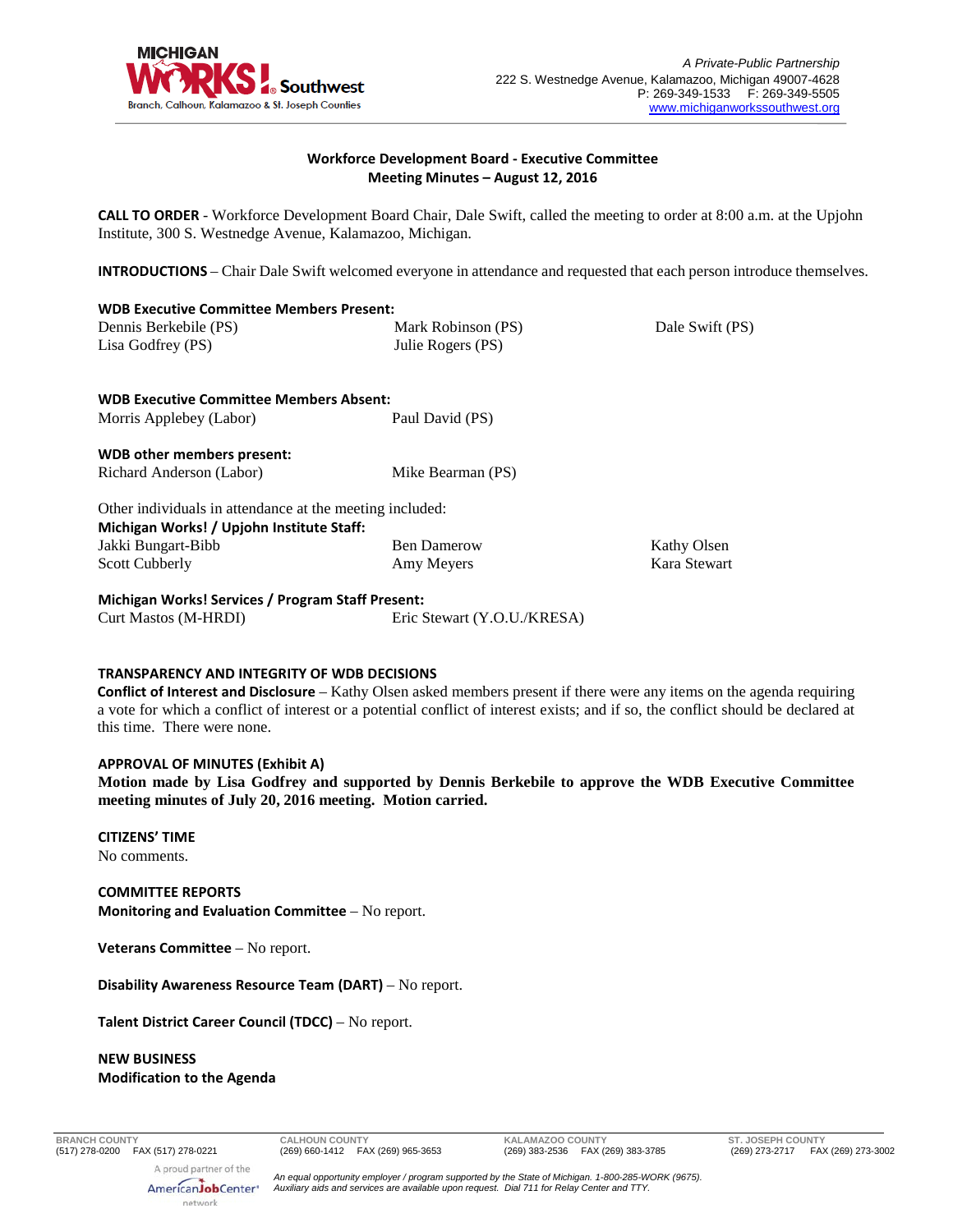## **Motion made by Dennis Berkebile and supported by Lisa Godfrey to modify the agenda to add the WIOA High Concentration Youth PY2016 Plan and the Introduction of a new Dashboard Report under New Business. Motion carried.**

**WDB Plans (Exhibits B1 & B2)** – Amy Meyers requested Board approval for two plans. The first plan summary presented was for the *Workforce Innovation and Opportunity Act (WIOA) Adult, Dislocated Worker and Youth Services for Program Year 2016* (Exhibit B1). She reported the total allocation was over three million dollars [\$3,040,671] and the amount for each category was outlined in the Exhibit. The reduction in funding compared to the past year, as mentioned by Ben Damerow at previous Board meetings, was also outlined in the Exhibit. The summary included a breakdown of services available to the adult and dislocated worker population. The services included providing assessments and assisting with job search, to placement into trainings. Services available to youth covered the 14 elements directed by the WIOA. The elements included work experience, training, and career exploration; the full list was outlined in the plan summary. Ms. Meyers highlighted the WIOA definitions of in-school and out-of-school youth and noted that they are different than the older youth and younger youth definitions used under the WIA. She also reported that spending guidelines for youth services require that 75% of funding be invested in out-of-school youth. The second plan summary presented was for the *WIOA Statewide Activities Funding for High Concentrations of WIOA Youth for PY2016* (Exhibit B2). She reported Michigan Works! Areas with a high concentration of low-income youth, based on data collected in the 2010 census, were awarded these funds. The allocation received for Michigan Works! Southwest was for \$6,449. These funds are to be used to provide additional assistance to the identified local areas in order to carry out the WIOA youth services previously described. The criteria for the youth eligible to be served with this funding is the same as that described in the WIOA Adult, Dislocated Worker and Youth Services Plan for PY2016.

**Motion by Lisa Godfrey and supported by Julie Rogers to approve the Workforce Innovation and Opportunity Act (WIOA) Adult, Dislocated Worker and Youth Services Plan for Program Year (PY) 2016 and the WIOA Statewide Activities Funding for High Concentrations of WIOA Youth Plan for PY2016. Motion carried.**

## **WDB Meeting Schedule**

Ben Damerow requested Board approval to change the monthly meeting date for the full Board and Executive Committee meetings to the second Friday of the month.

**Motion by Julie Rogers and supported by Dennis Berkebile to approve changing the WDB Full Board and Executive Committee meetings to the second Friday of the month.**

**MW Southwest Dashboard (Handout)** – Ben Damerow distributed copies of a new dashboard report. He reported the new report is intended to highlight the data reported by staff in their monthly reports. Board members were encouraged to provide feedback.

## **STAFF REPORTS**

**Marketing (Handout)** – Kathy Olsen distributed a handout listing future business, hiring/career events and employment preparation/training opportunities currently scheduled. She reported on highlights of media coverage during the month of July that included mentions of Michigan Works! in the Governor's announcement of \$2.2 million for Kellogg Community College, the DENSO investment at the Battle Creek Plant and their July 30th Job Fair, and an article regarding the ribbon cutting and open house at the Michigan Works! Southwest Service Center in Battle Creek that appeared in the Battle Creek Area Chamber's newsletter. The number of social media followers continue to grow, the Klout score was 49.69 on July 31, 2016 and the 90-day high Klout score was 49.94 on July 30.

**Program Operations and Special Initiatives** –Scott Cubberly reported activities under the *Shared Prosperity Kalamazoo* initiative included the enrollment of 52 individuals in the "All Thing Possible" Pilot Program and staff participation in the "Imagine Kalamazoo 2025" to help set a vison for the City of Kalamazoo. Activities under the *BC Vision initiative* included planning for six Opportunity Fairs that will be held in Battle Creek neighborhoods to help increase access to community services and increase awareness of local job opportunities. This will be followed by a Career Fair on September 22, 2016 for the individuals who attended one of the Opportunity Fairs. The childcare survey of DENSO employees is proceeding as planned and staff are researching family friendly policies of local employers. Sixteen (16) individuals completed the most recent cohort of the *EDGE Training Program* (Essential Skills Demanded by Great Employers) in July. The next EDGE cohort is scheduled to begin late fall with a focus on CNA training. Other *Training Initiatives* included a partnership with *MCTI for the development of a CNA training* at Calhoun County Medical Center and a partnership with *MSU Extension for a Nutrition Training class* in Kalamazoo. Board member Julie Rogers encouraged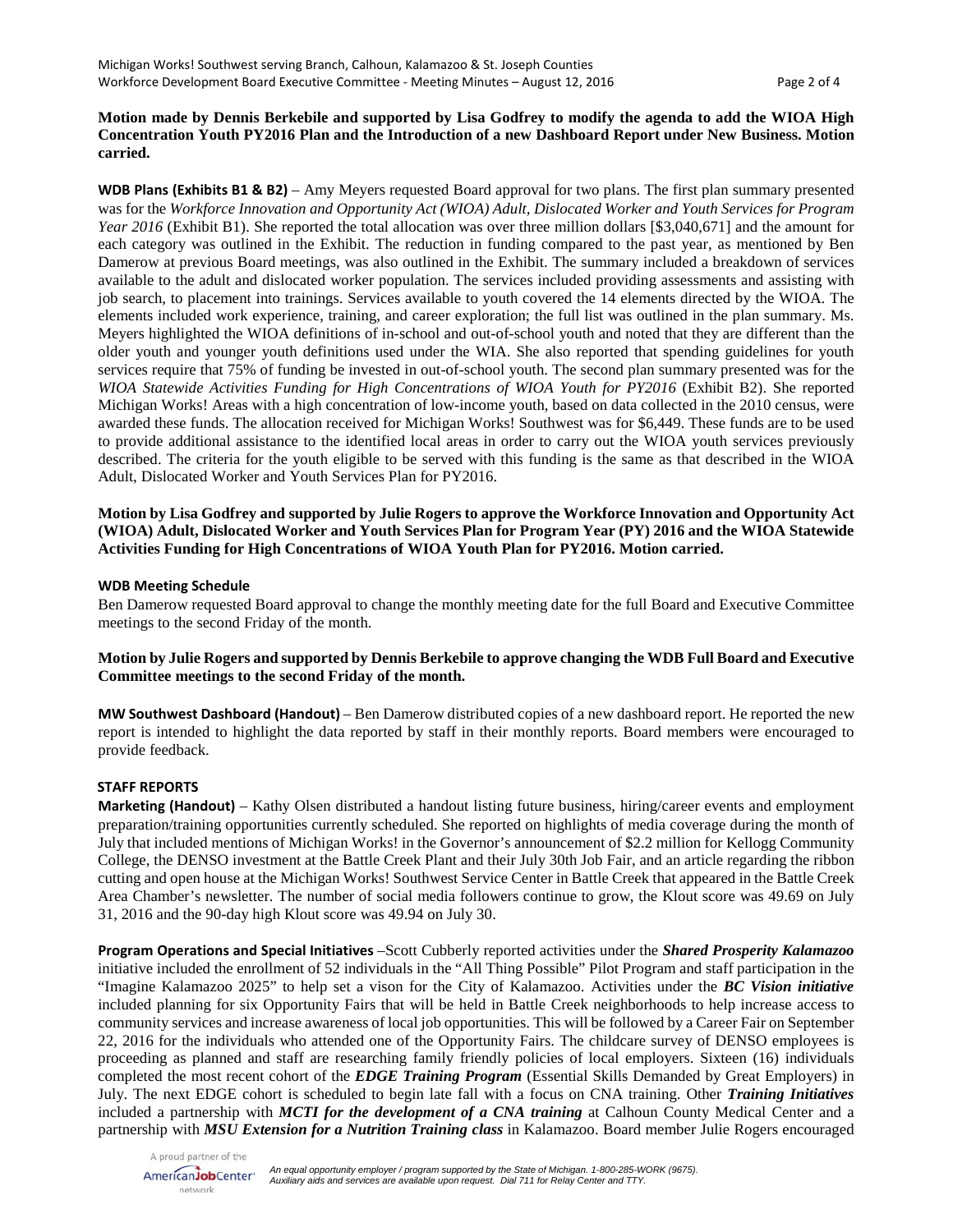expanding these training to other counties. She requested that CNA training information be sent to her and also suggested that both hospitals be asked to help promote the CNA training. Mr. Cubberly reported Michigan Works! Southwest staff assisted with the *DENSO Manufacturing Job Fair* that drew 433 job seekers. MW Southwest staff assisted with interviewing 283 participants during the event and DENSO extended 58 job offers that day. Michigan Works! Southwest staff also participated in the *Maranda Park Party* and interacted with over 300 youth and parents.

**Michigan Industry Cluster Approach (MICA) / Skilled Trades Training Fund (STTF) (Exhibit C)** – Kara Stewart reported the flyer for the *Skilled Trades Training Fund (STTF) information sessions* (Exhibit C) that are scheduled throughout the Michigan Works! Southwest area was included in the agenda packet. She further reported that STTF grants will be for short-term, in-demand training that will conclude with a certificate of completion of skills learned or a credential. The next round of funding will begin October 1, 2016 and there has been a change in the application process that should be helpful to companies. The process will allow companies to apply between September 12 through October 14, 2016. All applications will be reviewed, ranked and scored at the same time. STTF awards will be announced mid-November and training must commence by February. Employers interested in learning more about the STTF grants and the application process should attend one of the STTF information sessions. Ms. Stewart reported STTF grants totaling \$388,647 were awarded to 12 companies in the Michigan Works! Southwest area for training 359 individuals (page one of the Dashboard Report). Julie Rogers requested that the STTF information be sent to the County Veterans representatives.

**Labor Market Information (LMI) (Exhibit D) -** Labor market reports generated from *Burning Glass Analytics and Real Time Jobs Data* that identified the top detailed occupations, skills greatest in demand, and employers with the most job openings in Prosperity Region 8, Michigan Works! Southwest, and each of the four counties in the MW Southwest Area for the period June 1 through July 31, 2016 were included in the agenda packet (Exhibit D). Dale Swift commented that he was not seeing the need for mechanics on the reports, yet he was aware there is a huge need for drivers and maintenance workers in the transportation industry; in particular, for mechanics certified in brakes and preventive maintenance. He reported that Walmart Transportation is struggling to find qualified applicants. Kara Stewart reported that Michigan Works! Southwest business services would like to create a focus group to further identify needs of the transportation industry and that Apprenticeship training for these jobs could also be explored.

**Dashboard Report (Handout)** – Jakki Bungart-Bibb reported page one of the Dashboard Report included the Unemployment Rate for each of the four counties in the Michigan Works! Southwest area. One member requested that the Labor Participation Rate be added to the report. Ms. Bibb pointed out the online job demand measures, also on page one of the report, and noted that truck drivers continue to be the top occupation advertised online. Michigan Works! Southwest is exploring ways to address this demand. The data on page two of the Dashboard was for programs and services that operate July 1 through June 30, which includes Employment Services (ES). She reported staff assisted 7,707 people with employment from July 1, 2015 through March 31, 2016. The Retention Rate for this group of individuals was 84.5% for a total earnings of \$127,869,094 and that this is the second highest rate in the State. She stated that although the needs of individuals looking for work are greater; there are fewer dollars available to do the work. In response to a question from one member, Ben Damerow reported Michigan Works! Southwest staff sent a letter indicating the need for more funding. Ms. Bibb reported the average WIOA Entered Employment for Michigan Works! Southwest for all WIOA programs is at 98% retention for approximately 1,000 WIOA registrations for the program year July 1, 2015 through June 30, 2016. Sixty-three (63) individuals participated in Work-Based Learning activities during the first month of the program year that began July 1, 2016. This included OJTs, work experience and traditional training. Types included CNA, truck driving, fork lift, and administrative professional training. Ms. Bibb reported page three of the Dashboard included data for the Partnership. Accountability. Training. Hope. (PATH) services and the Application Eligibility Period (AEP). Additions to this section included the AEP pass rate and the rate for failures outside of program control. Enrollments and employment data for the Food Assistance Employment and Training (FAE&T) was also added to the report.

**Director's Report** – Ben Damerow distributed the Director's Report dated August 12, 2016. He reported the United States Department of Labor (USDOL) staff were on site for two days at the Battle Creek Service Center during the last week of July to assess implementation of the *Workforce Innovation and Opportunity Act (WIOA)* for the State of Michigan. Items reviewed included governance, partnerships, work-based training policies and program services. Amy Meyers and Jakki Bungart-Bibb did a phenomenal job putting together documentation for USDOL based on the 70-page review guide that was provided. Opportunities for improvement identified during the USDOL visit included completion of memorandums of understanding, cost sharing agreements with state partners, transitional employment policies, and registered pre-apprenticeships on the eligible training provider list. He further reported on these topics and noted that cost sharing is negotiated locally with Department of Management and Budget for Veterans and Unemployment Insurance staff. Michigan Works! Southwest is not using transitional jobs at this time as we see On-the-Job Training